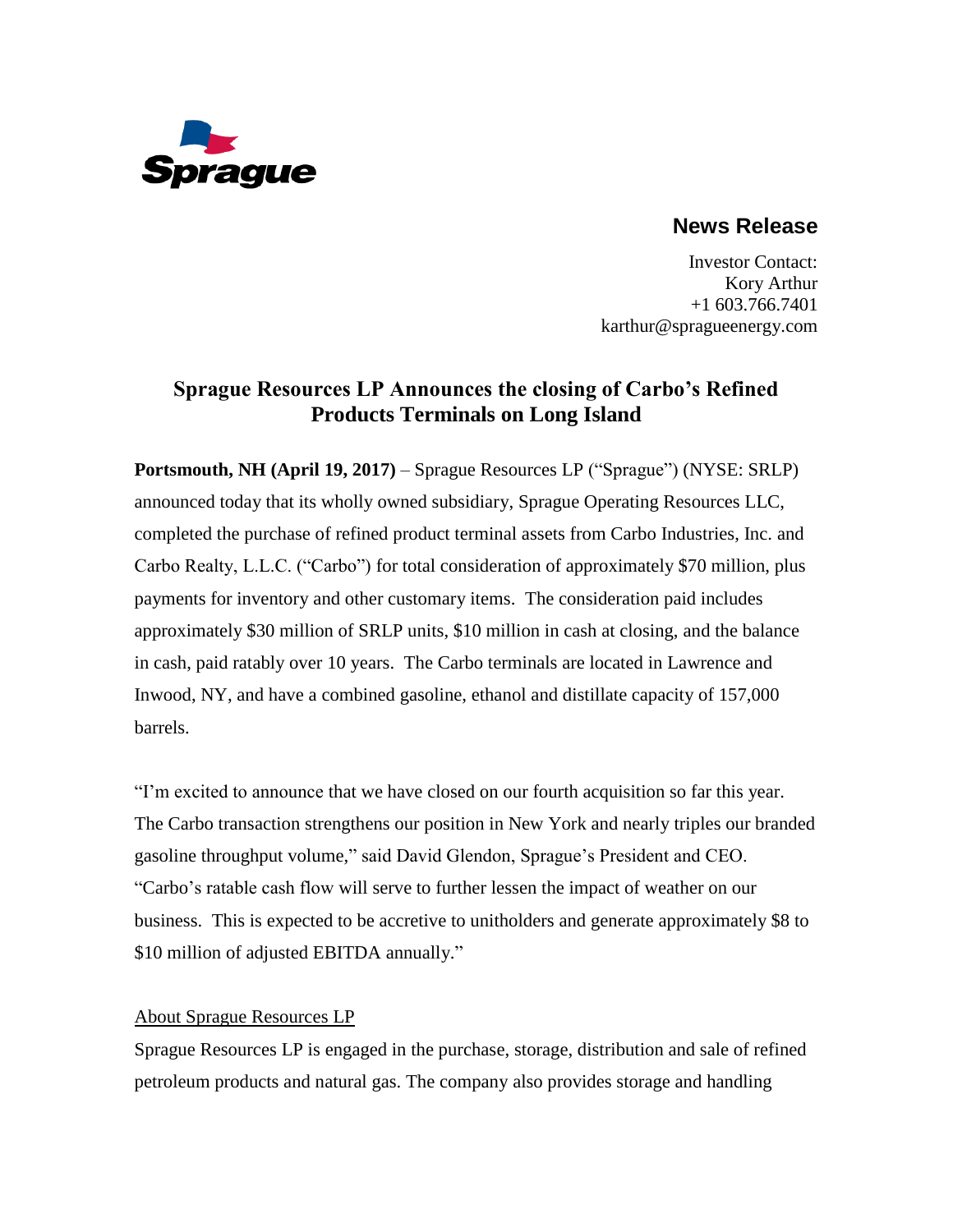services for a broad range of materials. More information concerning Sprague can be found at www.spragueenergy.com.

#### \*\*\*\*\*

### Forward-Looking Statements

This press release may include forward-looking statements. These forward-looking statements involve risks and uncertainties and other factors that are difficult to predict and many of which are beyond management's control. Although Sprague believes that the assumptions underlying these statements are reasonable, investors are cautioned that such forward-looking statements are inherently uncertain and involve risks that may affect our business prospects and performance causing actual results to differ from those discussed in the foregoing release. A number of important factors could cause actual results or events to differ materially from those indicated by such forward-looking statements, including: the possibility that Sprague may be unable to achieve expected synergies and operating efficiencies within the expected time-frames, or at all, or be unable to successfully integrate Carbo's operations into those of Sprague; the possibility that the integration of Carbo into Sprague may be more difficult, time consuming or costly than expected, resulting increases in operating costs, customer loss and business disruption (including, without limitation, difficulties in maintaining relationships with employees, customers or suppliers); and, the ability of Sprague Resources GP LLC to retain certain key employees of Carbo. Other applicable risks and uncertainties related to our business have been described more fully in Sprague Resources LP's most recent Annual Report on Form 10-K filed with the U.S. Securities and Exchange Commission ("SEC") on March 10, 2017, and in subsequent Form 10-Q and Form 8-K filings, and other documents filed with the SEC. Sprague undertakes no obligation and does not intend to update any forward-looking statements to reflect new information or future events. You are cautioned not to place undue reliance on these forward-looking statements, which speak only as of the date of this press release.

\*\*\*\*\*

## Non-GAAP Financial Measures

Adjusted EBITDA is a measure not defined by United States generally accepted accounting principles ("GAAP"). We define adjusted EBITDA as net income (loss) before interest, income taxes, depreciation and amortization (which Sprague refers to as "EBITDA") adjusted for unrealized hedging gains and losses, in each case with respect to refined products and natural gas inventory, prepaid forward contracts and natural gas transportation contracts. Sprague's management uses certain non-GAAP financial measurements to evaluate its results of operations, including adjusted EBITDA. Adjusted EBITDA is one of the supplemental financial measures used by management to describe its operations and economic performance to investors, trade suppliers, research analysts and commercial banks to assess economic results of its operations; the market value of its inventory and natural gas transportation contracts for financial reporting to lenders, as well as for borrowing base purposes; and, repeatable operating performance that is not distorted by non-recurring items or market volatility.

Reconciliation of non-GAAP adjusted EBITDA guidance to the closest corresponding GAAP measure (expected net income (loss)) is not available without unreasonable efforts on a forwardlooking basis due to the inherent difficulty and impracticality of forecasting certain amounts required by GAAP such as unrealized gains and losses on derivative hedges, which can have a significant and potentially unpredictable, impact on our future GAAP financial results.